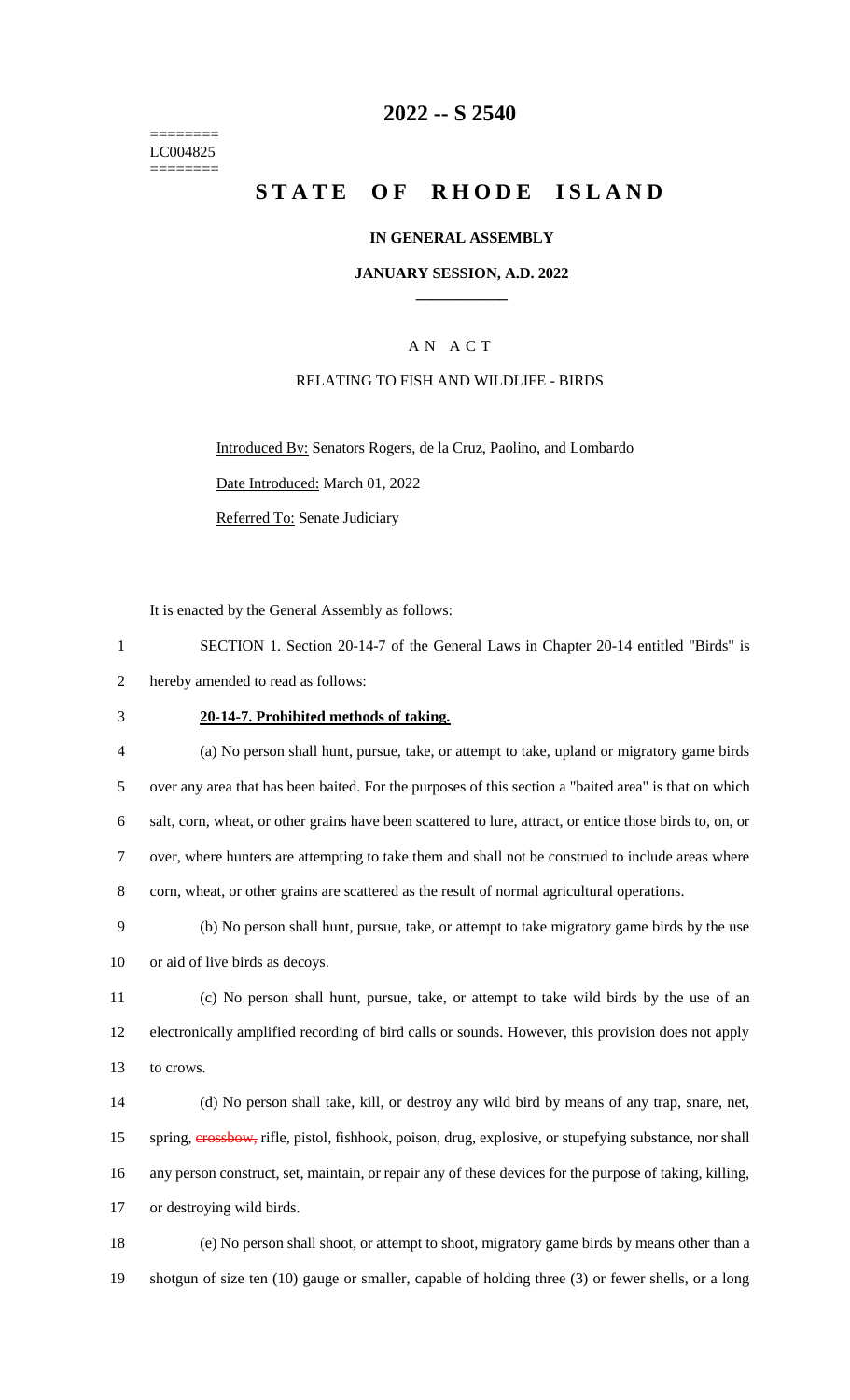- 1 bow (straight limb, reflex, recurve, **crossbow** and compound bow) and arrow.
- 2 SECTION 2. This act shall take effect upon passage.

======== LC004825 ========